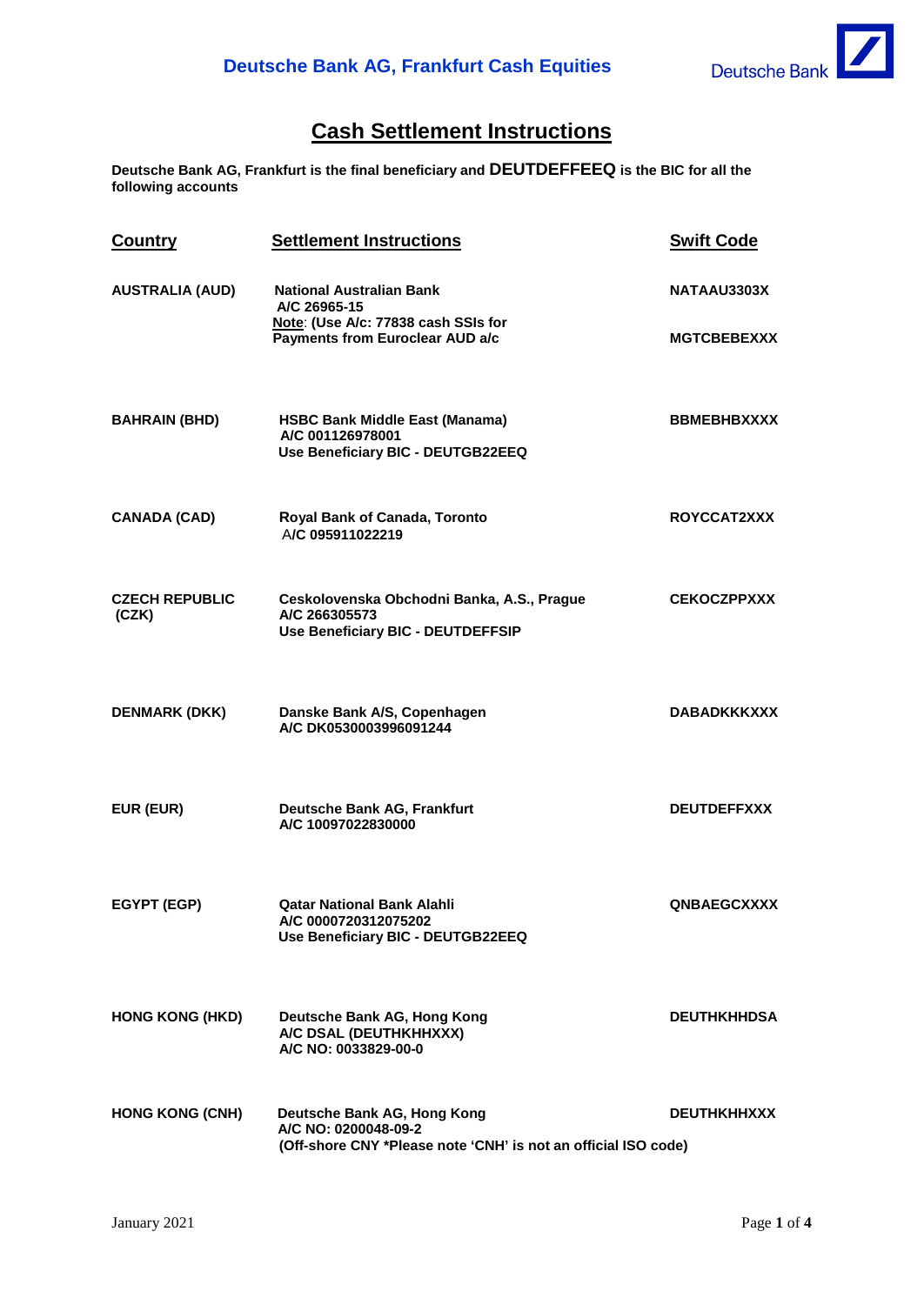## **Deutsche Bank AG, Frankfurt Cash Equities**



| Country                | <b>Settlement Instructions</b>                                                                                                                 | <b>Swift Code</b>  |
|------------------------|------------------------------------------------------------------------------------------------------------------------------------------------|--------------------|
| <b>HUNGARY (HUF)</b>   | Deutsche Bank ZRT, Budapest<br>A/C 163000000200000500506480                                                                                    | DEUTHU2BXXX        |
| <b>ICELAND (ISK)</b>   | <b>ISLANDSBANKI HF</b><br>A/C IS510500270032004503019220<br>Use Beneficiary BIC - DEUTGB22EEQ                                                  | <b>GLITISREXXX</b> |
| <b>INDONESIA (IDR)</b> | Deutsche Bank AG, Jakarta<br>A/C 0205393-00-0                                                                                                  | <b>DEUTIDJAXXX</b> |
| <b>ISRAEL (ILS)</b>    | Bank Leumi Le Israel B.M, Tel - Aviv<br>A/C 1080043803291<br>Use Beneficiary BIC - DEUTGB22EEQ                                                 | <b>LUMILITBSC</b>  |
| JAPAN (JPY)            | Deutsche Bank AG, Tokyo<br>A/C 85255940000JPY000TOK                                                                                            | <b>DEUTJPJTXXX</b> |
| <b>JORDAN (JOD)</b>    | The Bank of Jordan<br>A/C 2010002006<br>Use Beneficiary BIC - DEUTGB22EEQ                                                                      | <b>BJORJOAXXXX</b> |
| <b>KENYA (KES)</b>     | Stanbic Bank Kenya Limited (Nairobi)<br>Account name CFC Stanbic Nominees A/c NR00801<br>A/C 100000485758<br>Use Beneficiary BIC - DEUTGB22EEQ | <b>SBICKENXXXX</b> |
| <b>KOREA (KRW)</b>     | Deutsche Bank AG, Seoul<br>A/C 0091421-30-1                                                                                                    | <b>DEUTKRSEXXX</b> |
| KUWAIT (KWD)           | <b>HSBC Bank Middle East Kuwait (KWD)</b><br>IBAN - KW40HBME0000000000001001304045<br>Use Beneficiary BIC - DEUTGB22EEQ                        | <b>HBMEKWKWXXX</b> |
| <b>MALAYSIA (MYR)</b>  | Deutsche Bank (Malaysia) Berhad, Kuala Lumpur<br>A/C 00233098000                                                                               | <b>DEUTMYKLXXX</b> |
| <b>MEXICO (MXN)</b>    | <b>Banco Santander Serfin S.A, Mexico</b><br>A/C 1031840                                                                                       | <b>BMSXMXMMSSS</b> |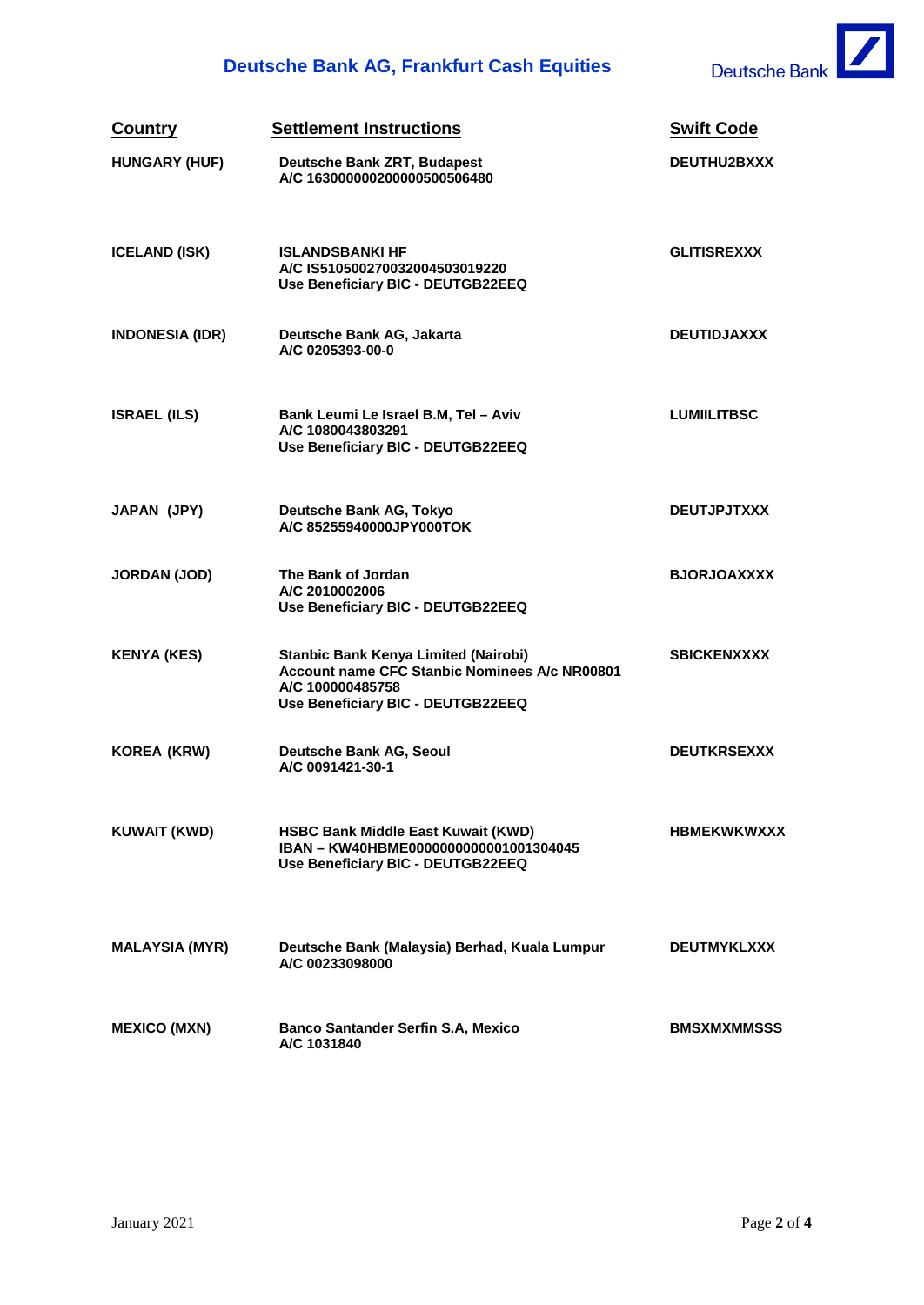

| <b>Country</b>           | <b>Settlement Instructions</b>                                                                                                                    | <b>Swift Code</b>  |
|--------------------------|---------------------------------------------------------------------------------------------------------------------------------------------------|--------------------|
| <b>MOROCCO (MAD)</b>     | <b>BANQUE MAROCAINE DU COMMERCE EXTERIEUR</b><br><b>CASABLANCA - MOROCCO</b><br>A/C 011780000000126008944310<br>Use Beneficiary BIC - DEUTGB22EEQ | <b>BMCEMAMCXXX</b> |
| <b>NEW ZEALAND (NZD)</b> | <b>NATIONAL NOMINEES LIMITED</b><br>A/C 655765                                                                                                    | NATANZ22XXX        |
| <b>NIGERIA (NGN)</b>     | <b>Stanbic Bank LAGOS LTD</b><br>A/C 9200143785<br>Use Beneficiary BIC - DEUTGB22EEQ                                                              | <b>SBICNGLXXXX</b> |
| <b>NORWAY (NOK)</b>      | SKANDINAVISKA ENSKILDA BANKEN AB (PUBL)<br>A/C 097500513482                                                                                       | <b>ESSENOKXXXX</b> |
| <b>OMAN (OMR)</b>        | <b>HSBC Bank Middle East, Ruwi</b><br>A/C 002-135143-001<br>Use Beneficiary BIC - DEUTGB22EEQ                                                     | <b>BBMEOMRXXXX</b> |
| <b>PAKISTAN (PKR)</b>    | Deutsche Bank AG Karachi<br>A/C: 0072132-00-1                                                                                                     | <b>DEUTPKKAXXX</b> |
| <b>PHILIPPINES (PHP)</b> | Deutsche Bank AG, Manila<br>A/C 1202035-00-3                                                                                                      | <b>DEUTPHMMXXX</b> |
| <b>POLAND (PLN)</b>      | Deutsche Bank Polska S.A. Warsaw<br>A/C PL25188000090000001370201000                                                                              | <b>DEUTPLPXXXX</b> |
| QATAR (QAR)              | <b>HSBC Bank Middle East (Doha)</b><br>A/C 001-044387-001<br>IBAN: QA95BBME000000000001044387001<br>Use Beneficiary BIC - DEUTGB22EEQ             | <b>BBMEQAQXXXX</b> |
| <b>RUSSIA(RUB)</b>       | Deutsche Bank OOO (Moscow)<br>A/C: 30101810100000000101<br>A/C: 30231810500000000005<br><b>BIK 044525101</b><br>Use Beneficiary BIC - DEUTGB22EEQ | <b>DEUTRUMMXXX</b> |
| <b>ROMANIA (RON)</b>     | <b>CITIBANK Europe PLC, Dublin (BUCHAREST)</b><br>A/c: 550093138<br>Use Beneficiary BIC - DEUTDEFFSIP                                             | <b>CITIROBUXXX</b> |